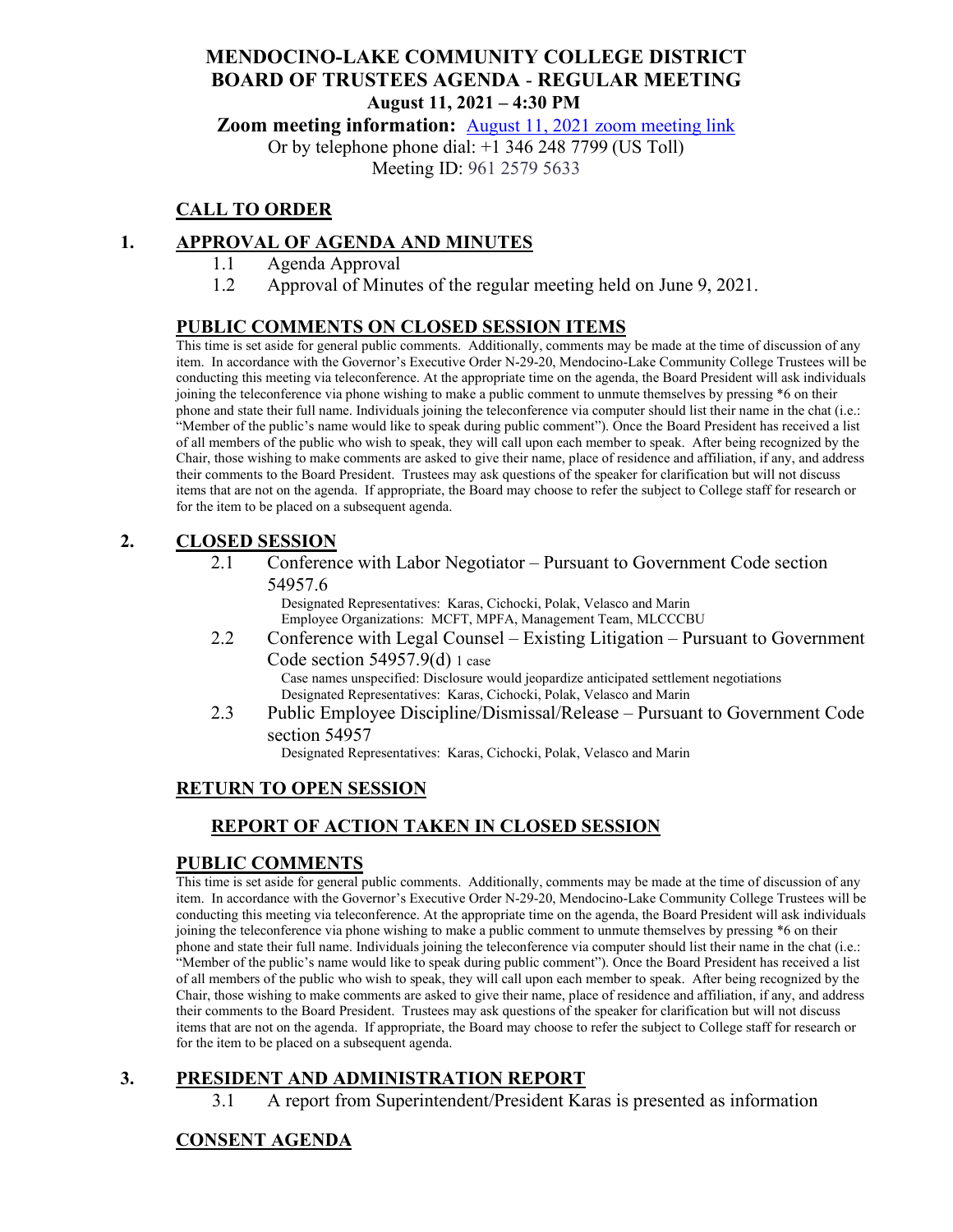# **4. Personnel**

- 4.1 Consideration to approve Personnel List Short Term Non-Continuing Employees
	- Recommendation to approve the list of short-term non-continuing personnel as presented
- 4.2 Consideration to approve Personnel List Part-Time Faculty Recommendation to approve the list of part-time faculty as presented
- 4.3 Consideration to approve List of Volunteers Recommendation to approve the list of volunteers as presented
- 4.4 Consideration to approve Employment Classified Recommendation to approve the employment of classified personnel as presented
- 4.5 Consideration to approve Employment Full-Time Faculty Recommendation to approve the full-time faculty contracts as presented
- 4.6 Consideration to approve Classified Transfer Recommendation to approve the classified transfer as presented
- 4.7 Consideration to approve Working Out of Class Compensation Recommendation to approve working out of class compensation as presented
- 4.8 Consideration to approve the Mendocino-Lake Community College Part-Time Faculty Bargaining Unit/MPFA2021/24 Tentative Agreement Recommendation to approve the 2021/24 tentative agreement as presented

## **5. Other Items**

- 5.1 Fiscal Report as of June 30, 2021
	- Recommendation to accept the report as presented
- 5.2 Donation
- Recommendation to accept the donated item as presented 5.3 2021/2022 Mendocino College Catalog Addendum
	- Recommendation to approve the 2021/2022 catalog addendum as presented

# **6. ACTION ITEMS**

- 6.1 Contracts and Agreements Quarterly Ratification Recommendation to ratify the contracts and agreements as presented
- 6.2 2021-2022 Appropriation Limit Resolution 08-21-01 Recommendation to adopt resolution 08-20-01 and establish the District's 2021-22 appropriation limit as presented
- 6.3 Child Development Center Contract Resolution 08-21-02 Recommendation to adopt resolution 08-21-02 as presented
- 6.4 Child Development Center Contract Resolution 08-21-03 Recommendation to adopt resolution 08-21-03 as presented
- 6.5 Board Policy Deletion Second Reading Recommendation to approve the board policy deletion as presented

## **7. INFORMATIONAL ITEMS AND REPORTS**

- 7.1 Mendocino College Foundation, Inc.
- Mendocino College Foundation informational report 7.2 Constituent Group Reports
	- Reports from constituent groups are presented as information

## **8. TRUSTEE COMMUNICATIONS**

- 8.1 Establishment of Board Policies and Procedures Ad-Hoc Committee Appointment of an ad-hoc committee to review policies and procedures in section two
- 8.2 Trustee Decorum
	- Board President will lead discussion on decorum
- 8.3 Trustee Reports
	- Written and oral reports from Trustees are presented as information
- 8.4 Future Agenda Items